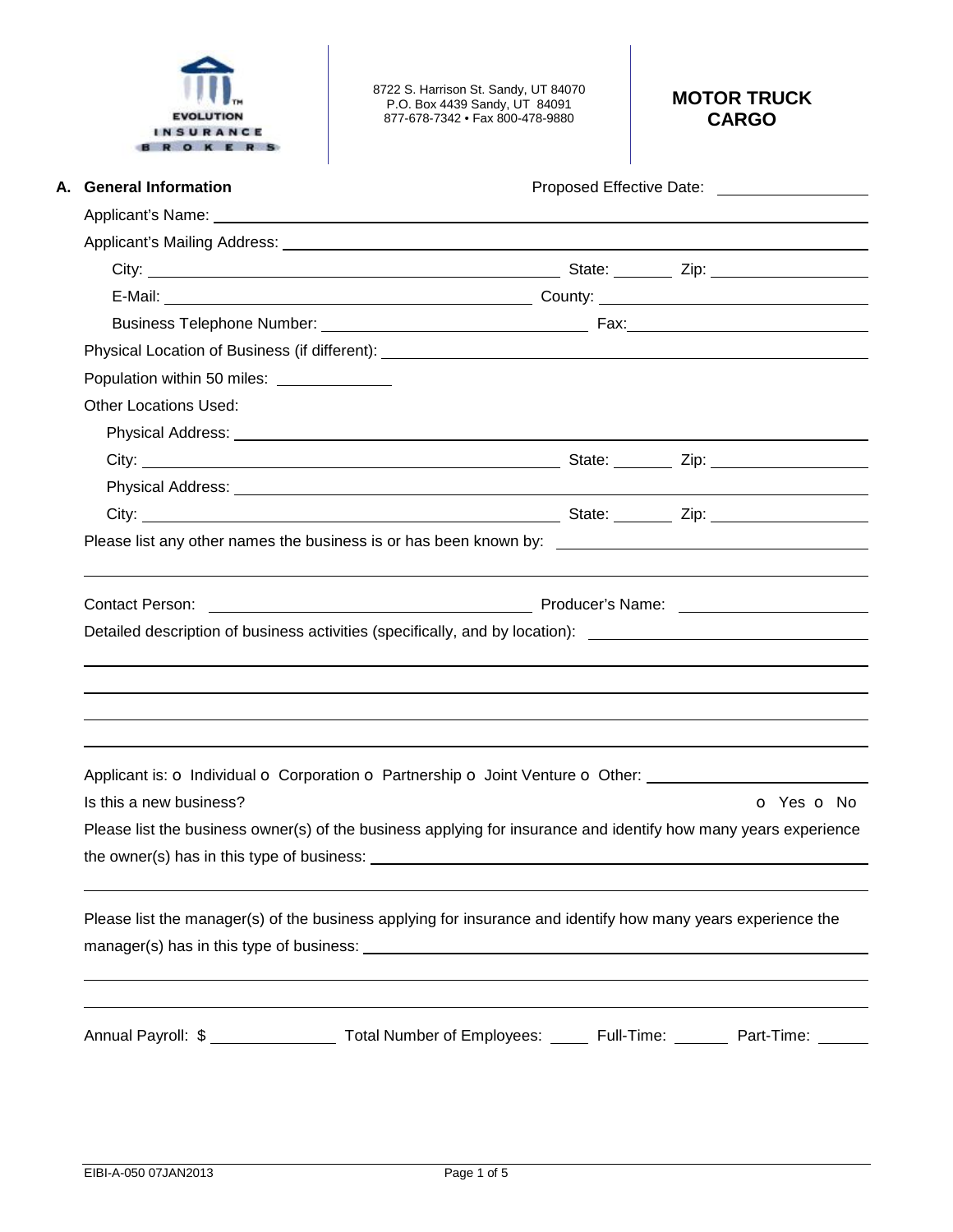Please describe the business's drug policy and what the procedure is when an applicant or employee fails a drug

test:

|                                      | Does your company have within its staff of employees, a position whose job description deals with product<br>liability, loss control, safety inspections, engineering, consulting, or other professional consultation advisory |
|--------------------------------------|--------------------------------------------------------------------------------------------------------------------------------------------------------------------------------------------------------------------------------|
| services?<br>If yes, please tell us: | O Yes O No                                                                                                                                                                                                                     |
|                                      |                                                                                                                                                                                                                                |
|                                      |                                                                                                                                                                                                                                |
|                                      |                                                                                                                                                                                                                                |
|                                      | Employee's Responsibilities: Network and the control of the control of the control of the control of the control of the control of the control of the control of the control of the control of the control of the control of t |
| <b>B.</b> Insurance History          |                                                                                                                                                                                                                                |
|                                      | Who is your current insurance carrier (or your last if no current provider)?                                                                                                                                                   |

Provide name(s) for all insurance companies that have provided Applicant insurance for the last three years:

|                        | Coverage: | Coverage: | Coverage: |
|------------------------|-----------|-----------|-----------|
| Company Name           |           |           |           |
| <b>Expiration Date</b> |           |           |           |
| <b>Annual Premium</b>  | S         | ۰IJ       | Œ         |

Has the Applicant or any predecessor ever had a claim? The Contract of Monocomusic Contract of No. The Contract O

Attach a five year loss/claims history, including details. (REQUIRED)

Have you had any incident, event, occurrence, loss, or Wrongful Act which might give rise to a Claim covered by this Policy, prior to the inception of this Policy? **o Yes o No** Yes **o** No

If yes, please explain:

 

Has the Applicant, or anyone on the Applicant's behalf, attempted to place this risk in standard markets?

o Yes o No

If the standard markets are declining placement, please explain why:

### **C. Other Insurance**

Please provide the following information for all other business-related insurance the Applicant currently carries.

| Coverage Type          |    |   |
|------------------------|----|---|
| <b>Company Name</b>    |    |   |
| <b>Expiration Date</b> |    |   |
| Annual Premium   \$    | ъD | Œ |

## **D. Desired Insurance**

Insured amount requested per vehicle: \$

Self-Insured Retention (SIR):  $\sigma$  \$1,000 (Minimum)  $\sigma$  \$1,500  $\sigma$  \$2,500  $\sigma$  \$5,000  $\sigma$  \$10,000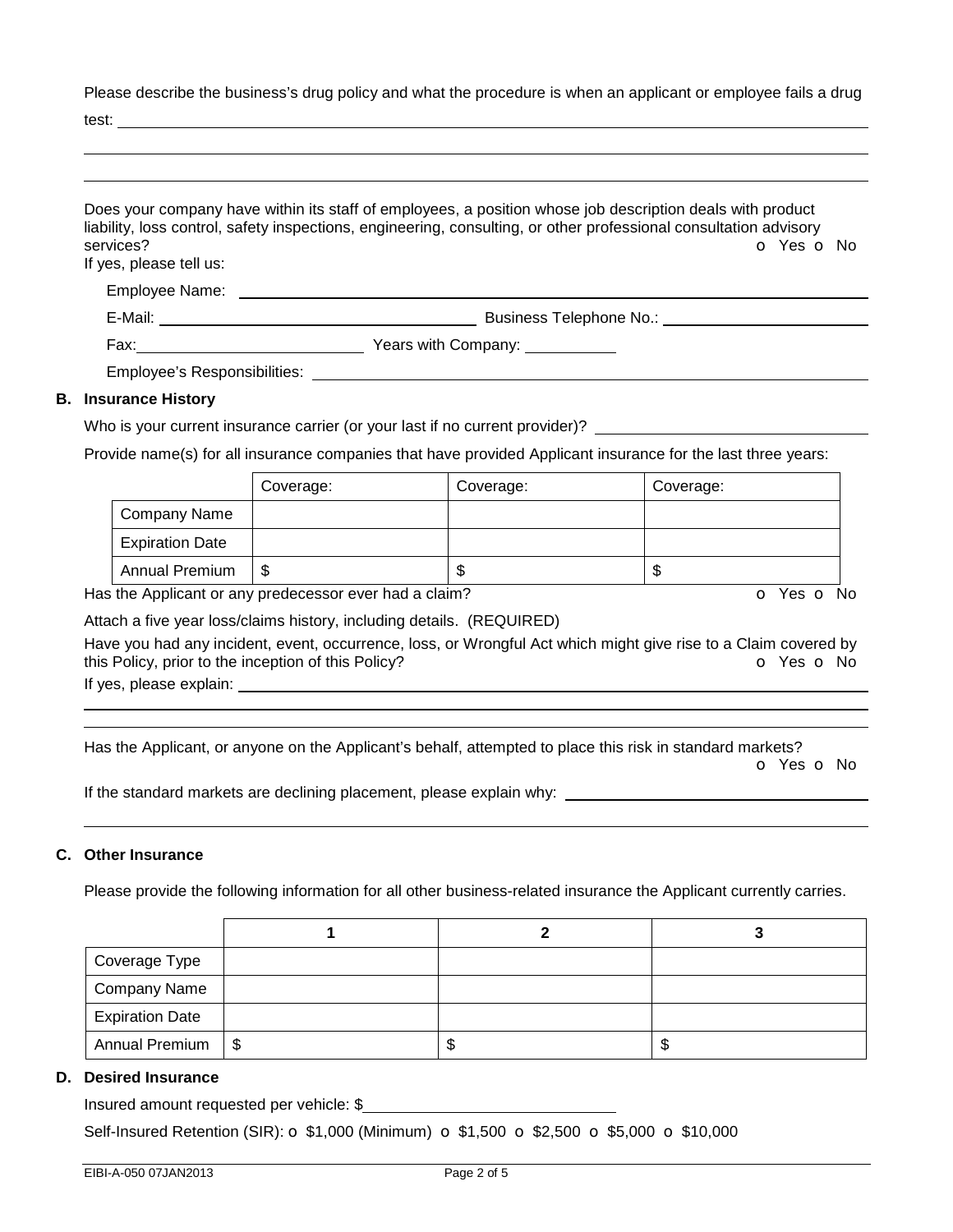#### **E. Business Activities**

| 1. With what regulatory commissions are policies to be filed?                    |                                                                                                                |               |                                |
|----------------------------------------------------------------------------------|----------------------------------------------------------------------------------------------------------------|---------------|--------------------------------|
| 2. File or docket numbers? I.C.C., Pa., Ohio, NY., In. _________________________ |                                                                                                                |               |                                |
|                                                                                  |                                                                                                                |               |                                |
|                                                                                  |                                                                                                                |               |                                |
| 5. Radius of Operations                                                          |                                                                                                                |               |                                |
| Trucks:                                                                          | Local <b>Contract Contract Contract Contract Contract Contract Contract Contract Contract Contract Co</b>      | $250 +$ Miles | Over 500 Miles <b>Director</b> |
| Tractors:                                                                        | Local in the contract of the contract of the contract of the contract of the contract of the contract of the c | $250 +$ Miles | Over 500 Miles <b>Director</b> |

6. Do you carry any of the following?

Accounts, bills, debts, evidence of debt, letters of credit, passports, documents, railroad or other tickets, notes, money, securities, currency, bullion, precious stones, jewelry and/or other similar valuable articles, paintings, statuary and other works of art, manuscripts, mechanical drawings, live animals, tobacco, cigars, cigarettes, non-ferrous metal in scrap and/or ingot form, furs, garments, alcohol, beer, wine, radios, televisions, hi-fi's, or computers.

Please specify:

7.

|                             | Type of Cargo | Maximum Value<br>Per Load | Average Value<br>Per Load | Percentage of<br><b>Total Number of</b> |
|-----------------------------|---------------|---------------------------|---------------------------|-----------------------------------------|
| <b>Heavy Machinery</b>      |               |                           |                           |                                         |
| <b>Electrical Equipment</b> |               |                           |                           |                                         |
| <b>Wearing Apparel</b>      |               |                           |                           |                                         |
| <b>Tobacco Products</b>     |               |                           |                           |                                         |
| Alcohol                     |               |                           |                           |                                         |
| Produce                     |               |                           |                           |                                         |
| <b>Chilled Food</b>         |               |                           |                           |                                         |
| Frozen Food                 |               |                           |                           |                                         |
| Other (specify)             |               |                           |                           |                                         |
|                             |               |                           |                           |                                         |

#### **F. Receipts**

1. Gross receipts from the past four years:

| From: | ۱O.  | Cargo Rate | Revenue |
|-------|------|------------|---------|
| From: | l o: | Cargo Rate | Revenue |
| From: | l O  | Cargo Rate | Revenue |
| From: | 0 I  | Cargo Rate | Revenue |

2. Estimated receipts for coming year:

#### **G. Employees**

- 1. Describe any formal training/education requirements for employees:
- 2. Drivers (if additional, please attach list)

| Full Name as it    |               | State and Driver's |               |
|--------------------|---------------|--------------------|---------------|
| Appears on License | Birth<br>Date | License Number     | Date Emploved |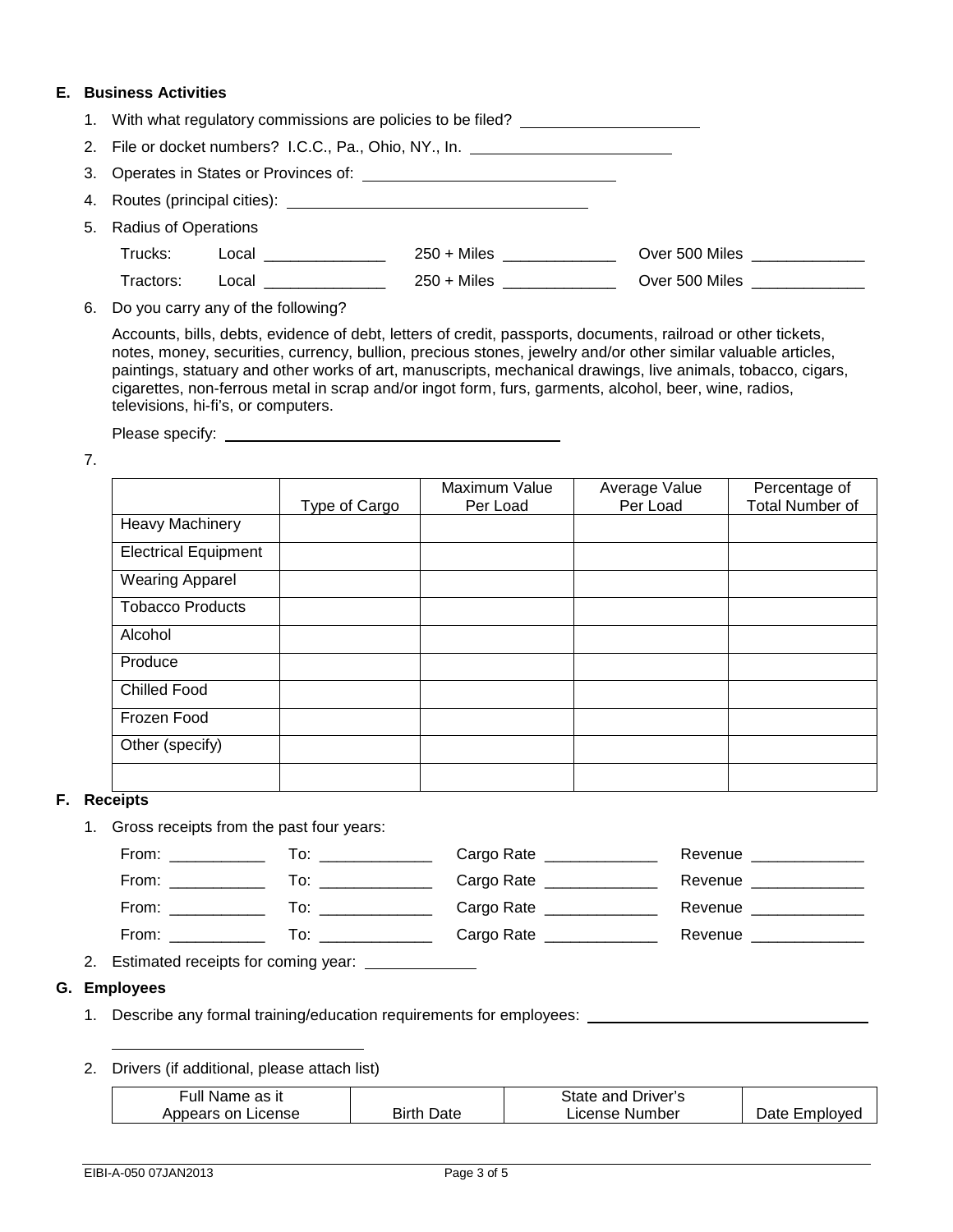|    |                | H. Equipment                                                                                                                                                                                                                   |
|----|----------------|--------------------------------------------------------------------------------------------------------------------------------------------------------------------------------------------------------------------------------|
|    |                | Number of Vehicles: Cars #______ Tractors #_____                                                                                                                                                                               |
|    |                | Van $\#$ _______ Flatbed $\#$ ______ Refrigerated $\#$ _____ Tank $\#$ _____ Bulk $\#$ ____<br>Trucks:                                                                                                                         |
|    |                | Semi Trailers: Van #_____ Flatbed #_____ Refrigerated #_____ Tank #_____ Bulk #____                                                                                                                                            |
|    |                | Full Trailers: Van #_____ Flatbed #_____ Refrigerated #_____ Tank #____ Bulk #____                                                                                                                                             |
|    | 1.             | Do you own or use equipment other than that listed above?<br>o Yes o No                                                                                                                                                        |
|    | 2.             |                                                                                                                                                                                                                                |
|    | 3.             | Do you lease, loan or rent any of your equipment to others?<br>o Yes o No                                                                                                                                                      |
|    | 4.             | If yes, please explain: Note and the set of the set of the set of the set of the set of the set of the set of the set of the set of the set of the set of the set of the set of the set of the set of the set of the set of th |
|    | 5.             | Is equipment inspected? o Yes o No How often?                                                                                                                                                                                  |
|    | 6.             | Inspections performed by: <u>containing the set of the set of the set of the set of the set of the set of the set o</u><br>Are records kept? o Yes o No                                                                        |
|    |                |                                                                                                                                                                                                                                |
| I. |                | <b>Premises Exposures</b>                                                                                                                                                                                                      |
|    |                | 1. Is terminal coverage required?<br>o Yes o No                                                                                                                                                                                |
|    | 2 <sup>1</sup> | Terminals:                                                                                                                                                                                                                     |
|    |                | Lighted <b>o</b> Yes <b>o</b> No <b>Fenced o</b> Yes <b>o</b> No<br>Sprinklered o Yes o No                                                                                                                                     |
|    |                | Burglary Alarm <b>o</b> Yes <b>o</b> No Watchman <b>o</b> Yes <b>o</b> No                                                                                                                                                      |
|    | 3.             | Construction: O Frame O Metal Clad O Masonry O Fire Resistive                                                                                                                                                                  |
|    | 4.             | Square Feet: ____________                                                                                                                                                                                                      |
|    | 5.             | Fire Contents Rate: <u>____________</u>                                                                                                                                                                                        |
|    | 6.             | Limit Required: ______________                                                                                                                                                                                                 |
|    |                | 7. Average Value:                                                                                                                                                                                                              |

## **REPRESENTATIONS AND WARRANTIES**

The "Applicant" is the party to be named as the "Insured" in any insuring contract if issued. By signing this Application, the Applicant for insurance hereby represents and warrants that the information provided in the Application, together with all supplemental information and documents provided in conjunction with the Application, is true, correct, inclusive of all relevant and material information necessary for the Insurer to accurately and completely assess the Application, and is not misleading in any way. The Applicant further represents that the Applicant understands and agrees as follows: (i) the Insurer can and will rely upon the Application and supplemental information provided by the Applicant, and any other relevant information, to assess the Applicant's request for insurance coverage and to quote and potentially bind, price, and provide coverage; (ii) the Application and all supplemental information and documents provided in conjunction with the Application are warranties that will become a part of any coverage contract that may be issued; (iii) the submission of an Application or the payment of any premium does not obligate the Insurer to quote, bind, or provide insurance coverage; and (iv) in the event the Applicant has or does provide any false, misleading, or incomplete information in conjunction with the Application, any coverage provided will be deemed void from initial issuance.

The Applicant hereby authorizes the Insurer and its agents to gather any additional information the Insurer deems necessary to process the Application for quoting, binding, pricing, and providing insurance coverage including, but not limited to, gathering information from federal, state, and industry regulatory authorities, insurers, creditors, customers, financial institutions, and credit rating agencies. The Insurer has no obligation to gather any information nor verify any information received from the Applicant or any other person or entity. The Applicant expressly authorizes the release of information regarding the Applicant's losses, financial information, or any regulatory compliance issues to this Insurer in conjunction with consideration of the Application.